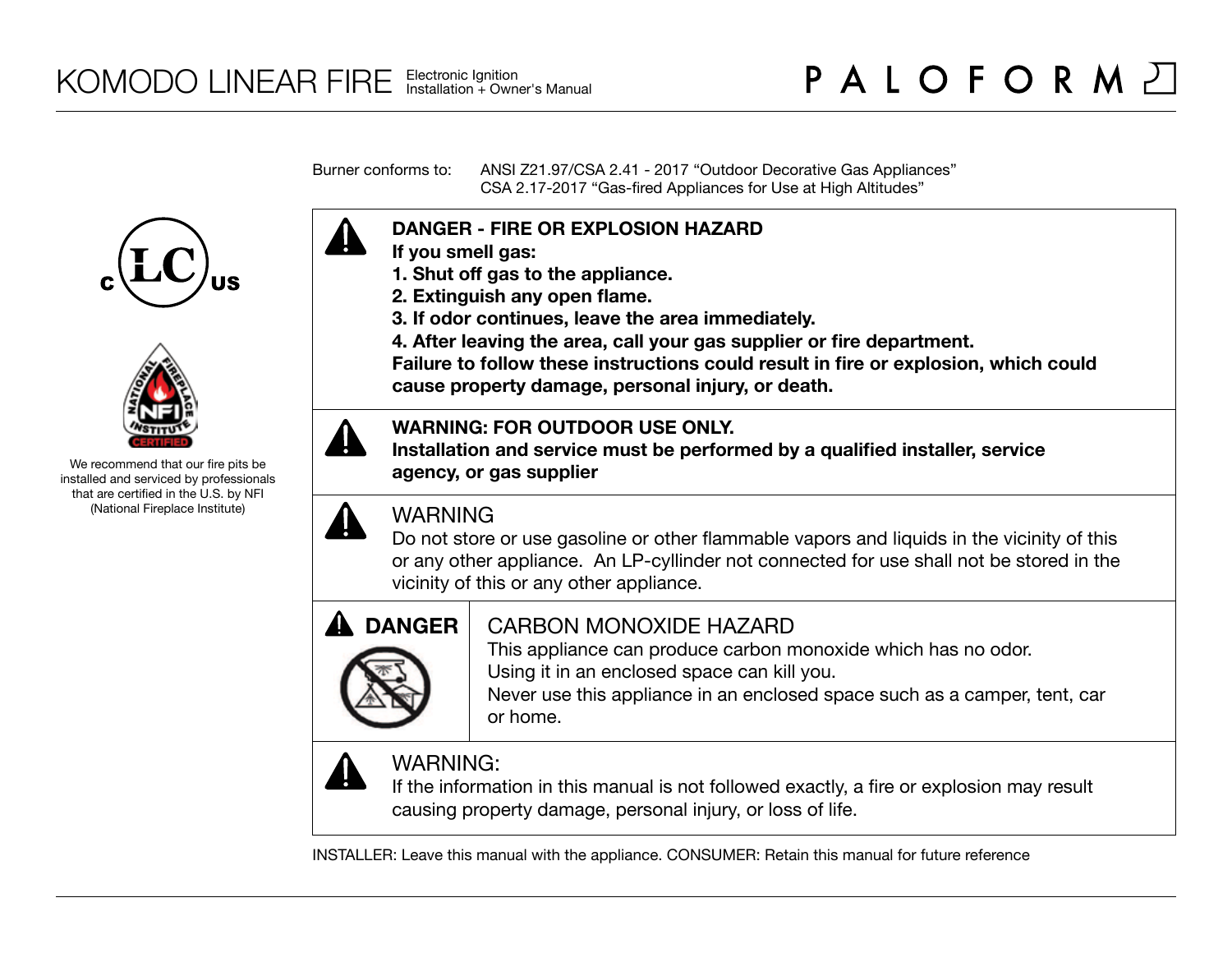IMPORTANT: This appliance should be inspected before use and at least once annually by a qualified service person.

More frequent cleaning may be required as necessary. It is imperative that the control compartment, burners and circulating air passageways of the appliance be kept clean.

DANGER: Carbon monoxide poisoning can lead to death!

CARBON MONOXIDE POISONING: Early signs of carbon monoxide poisoning resemble the flu, with symptoms including headache, dizziness, or nausea. If you experience these signs, the Fire Pit may not be working properly. Get fresh air at once! Have the Fire Pit serviced. Some people are more affected by carbon monoxide than others, including pregnant women, people with heart or lung disease or anemia, those under the influence of alcohol, and those at high altitudes.

### NATURAL GAS AND PROPANE:

To assist in detecting leaks, an odorant has been added to natural gas and propane. However, this odorant can fade, and gas may be present even though no odor exists. Make certain you read and understand all warnings. Keep this manual for reference. It is your guide to safe and proper operation of this appliance.

WARNING: Any modification to this appliance or its controls can be dangerous.

- 1. This appliance, as supplied, is only for use with the type of gas indicated on the rating plate.
- 2. When this appliance is connected to a fixed piping system, the installation must conform to local codes. or in the absence of local codes, to the National Fuel Gas Code, ANSI Z223.1/NFPA 54, or the International Fuel Gas Code.
- 3. Keep the appliance area clear and free from combustible materials, gasoline and other flammable vapors and liquids
- 4. Do not burn solid fuel in this appliance. Do not use this appliance to cook food or to burn paper or other objects.
- 5. Children and adults should be alerted to the hazards of high surface temperatures and should stay away to avoid burns or clothing ignition.
- 6. Clothing or other flammable materials should not be hung from the appliance, or placed on or near the appliance.
- 7. Young children should be carefully supervised when they are in the area of the appliance.
- 8. Do not use the appliance if any part has been under water. Immediately call a qualified service technician to inspect the appliance and to replace any part of the control system and any gas control which has been under water.
- 9. Inspect the appliance before each use.

10. Turn the appliance off and let cool before servicing, installing, repairing or covering. Any guard or other protective device removed for servicing the appliance must be replaced prior to operating the appliance. Only a qualified service person should install, service, or repair the appliance.

### HIGH ALTITUDE INSTALLATION

The appliance is certified for installations up to 4500' (1372 m) above sea level per CSA 2.17-2017. At this altitude range, no changes to the appliance are required but heat ratings are derated per the table on label. Please contact Paloform for information regarding installation above 4500' (1372 m).

### LOCAL CODES

The installation of this appliance must conform with local codes, or in the absence of local codes, with the National Fuel Gas Code, ANSI Z223.1 • NFPA 54; National Fuel Gas Code; Natural Gas and Propane Installation Code, CSA B149.1; or Propane Storage and Handling Code, CSA B149.2, as applicable.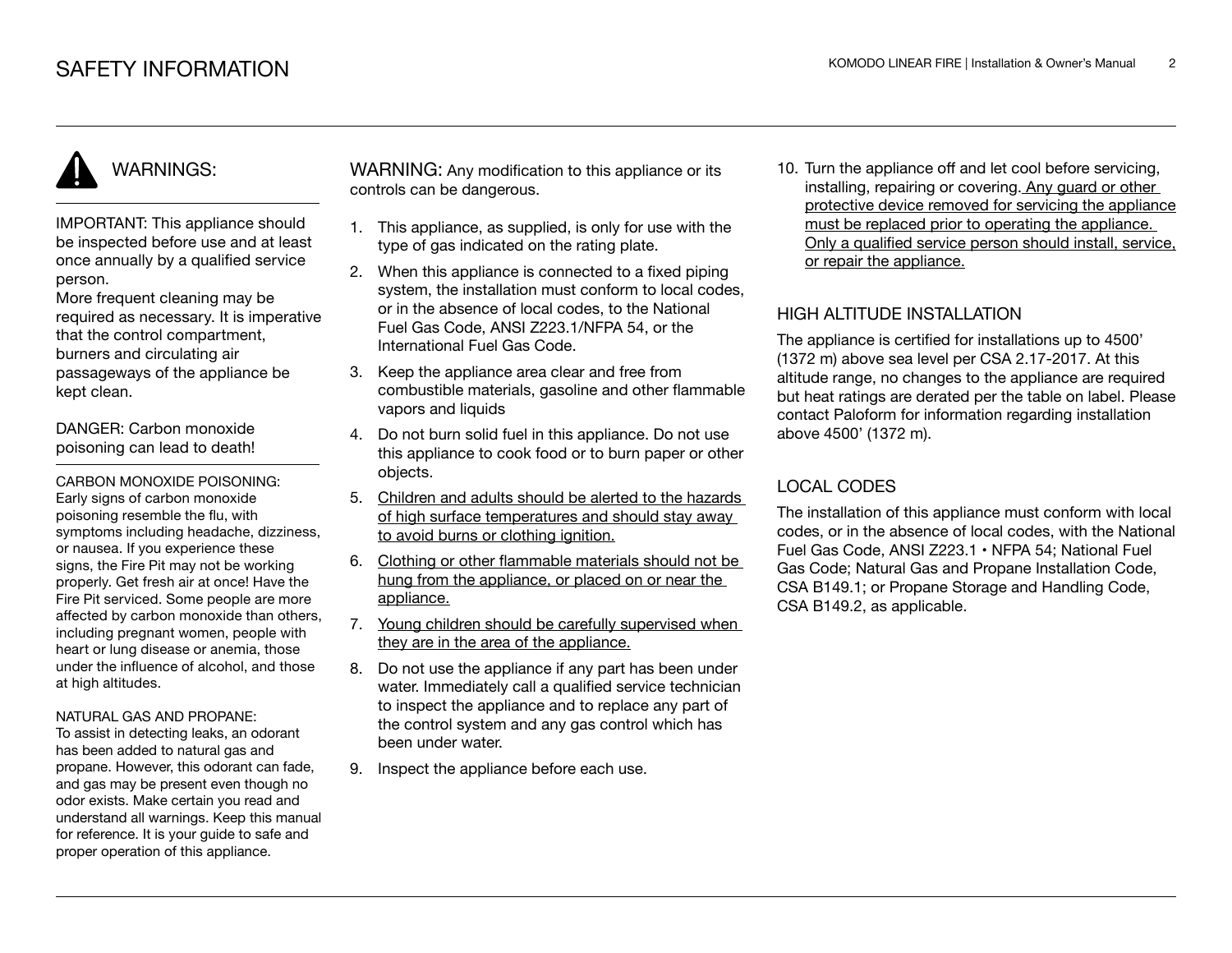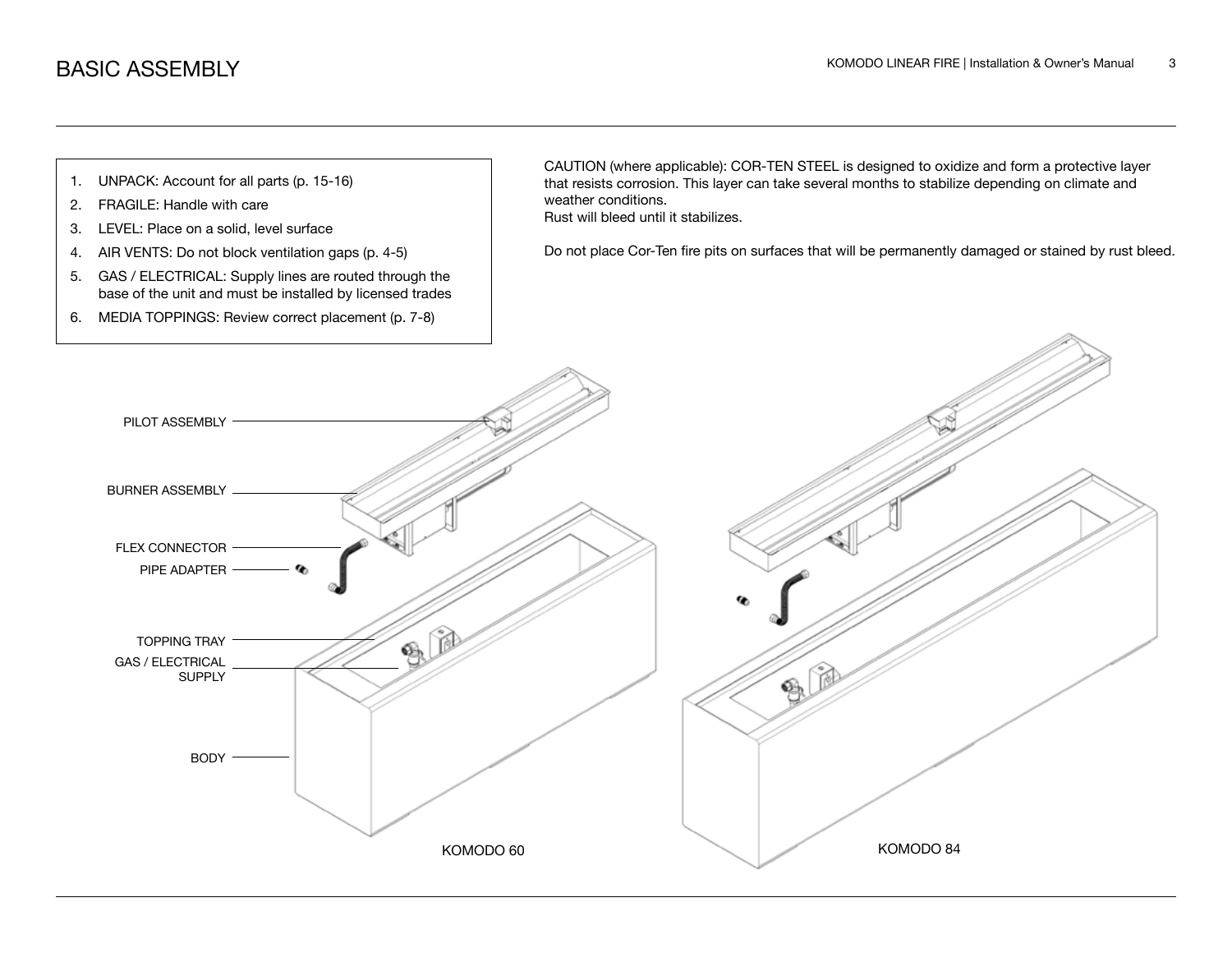

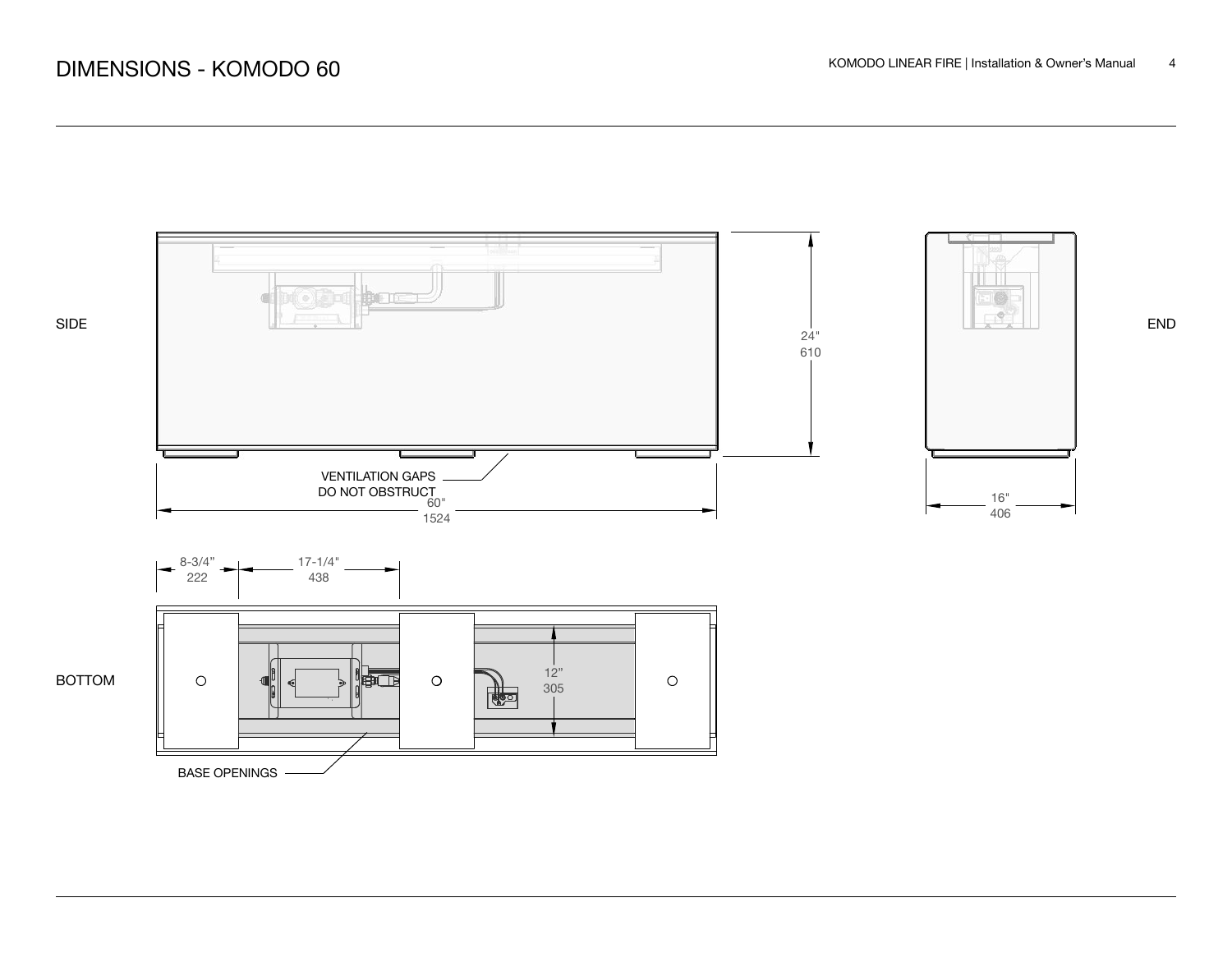

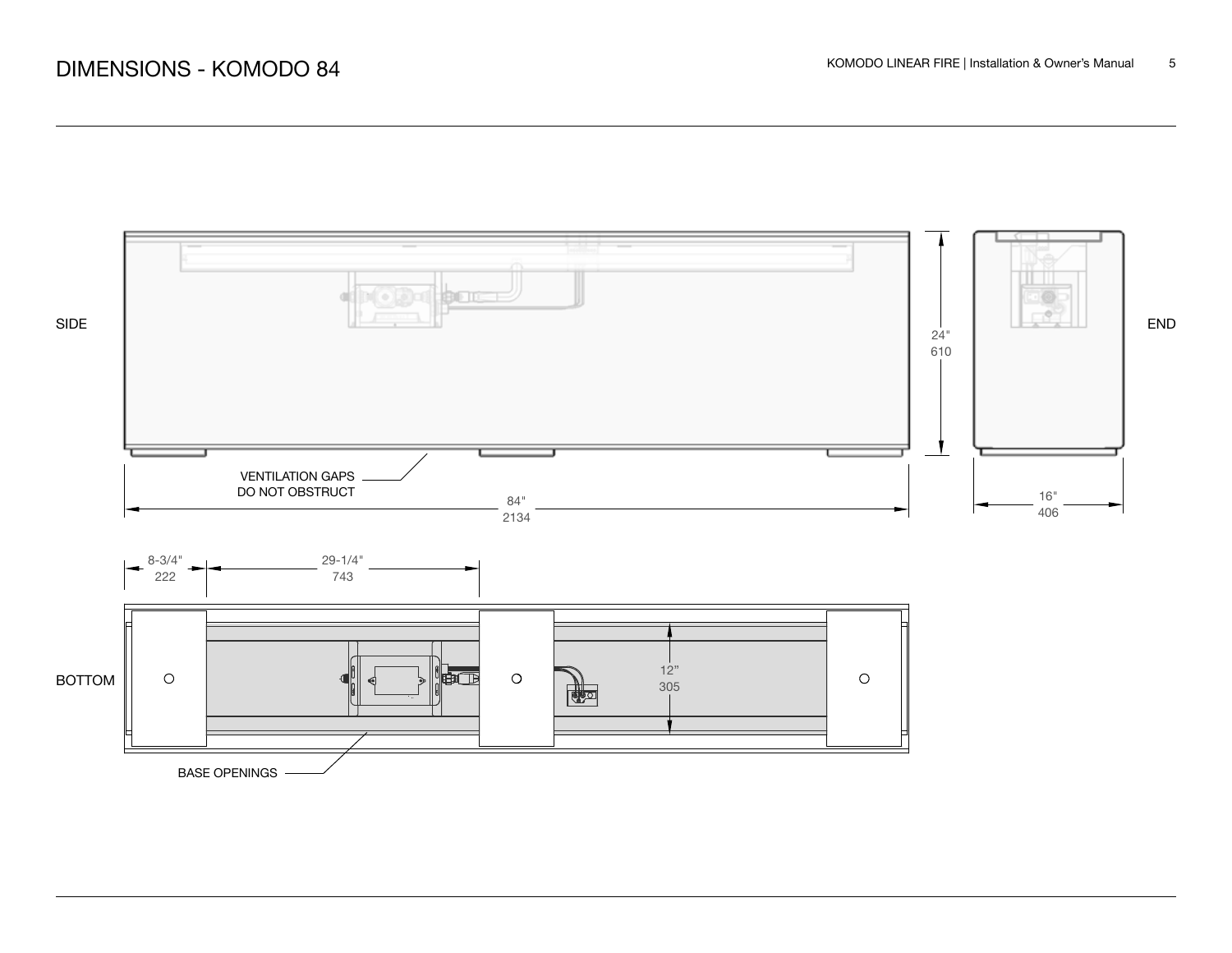

#### MINIMUM CLEARANCES TO COMBUSTIBLES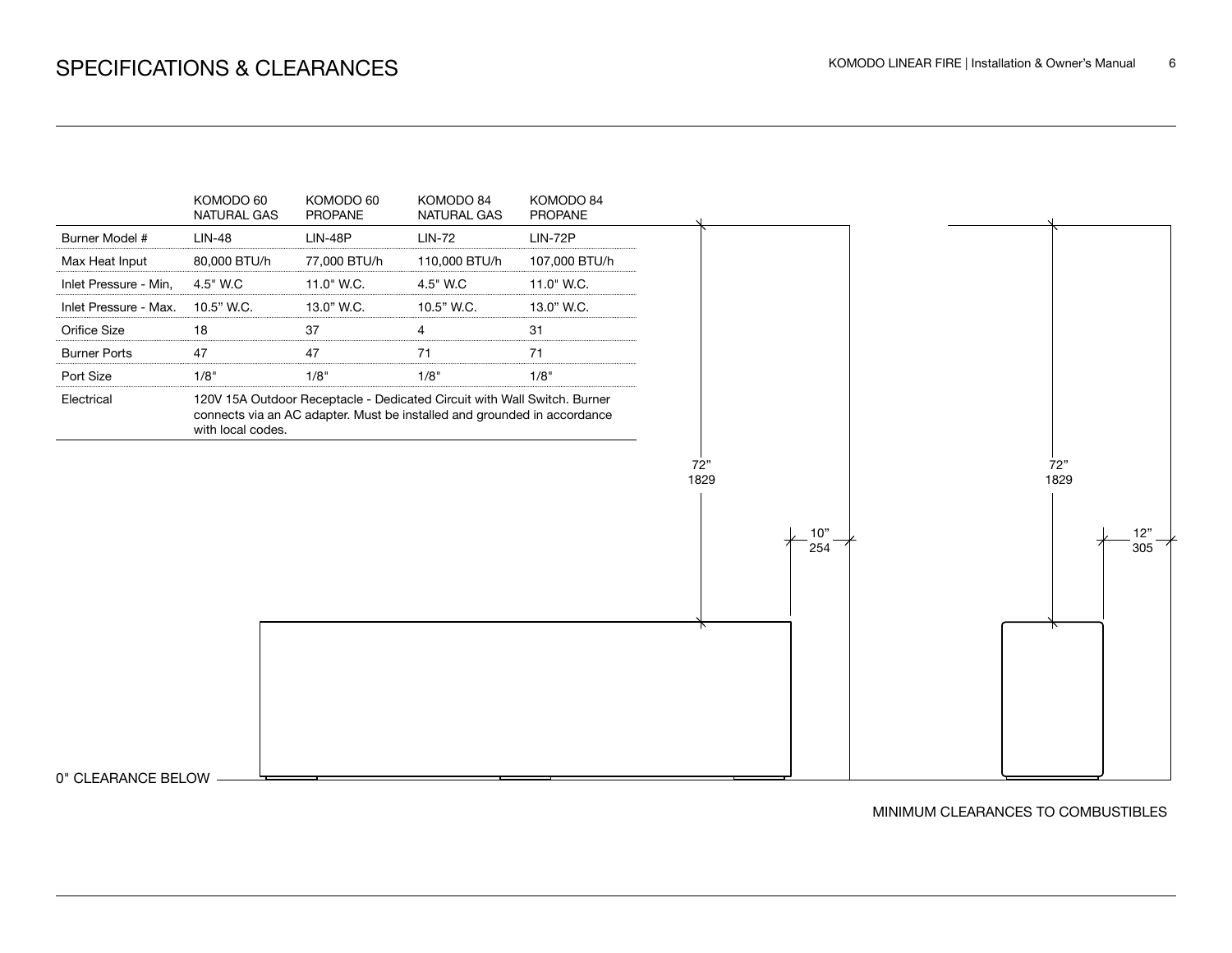Failure to position parts in accordance with these diagrams and instructions and/or failure to use parts specifically approved for use with this appliance may result in property damage or personal injury.

Do not remove the data plates attached to the Outdoor Fire Pit Burner. These plates contain important information.

### NOTICE:

Installation and repair should be done by a qualified service person. The appliance should be inspected before use and at least once annually by a qualified service person. More frequent cleaning may be required as necessary. It is imperative that control compartment, burner ports and circulating air passageways of the appliance be kept clean.

### CAUTION:

New Lava Rock may pop or crackle when first heated. This should subside after 30 minutes to one hour or more of operation. Maintain safe distance during this time.

### TO ASSEMBLE THE FIRE PIT

- 1. Assemble fire pit housing per diagram on page 3.
- 2. Connect the Burner Assembly to the gas supply using the supplied flex connector, following the instructions on page 9.
- 3. Carefully leak test all connections following the procedure on page 9.
- 4. Fill the burner trough evenly with burner media (crushed tempered glass for natural gas; volcanic rock for propane). Do not obstruct the pilot ignition port with burner media! Do not use media not supplied by Paloform!
- 5. Place the burner assembly on a stable surface. Ensure burner is level.
- 6. Follow the Initial Lighting Instructions on page 10. Make sure that the flame is even along the burner length and appliance is fully operational and safe for use. Turn OFF the appliance and let it cool before proceeding to the next step.
- 7. Carefully lift the burner and place it in the Robata body. (See page 3)
- 8. Place and evenly distribute decorative topping media (lava rock or tempered glass pebble) on top of burner media. (See page 8). Decorative media should be brought level with the top of the pilot cover. An uneven or excessively thick layer of topping can result in an uneven flame.

### Do not obstruct PILOT IGNITION PORT!

9. Correct flame appearance:



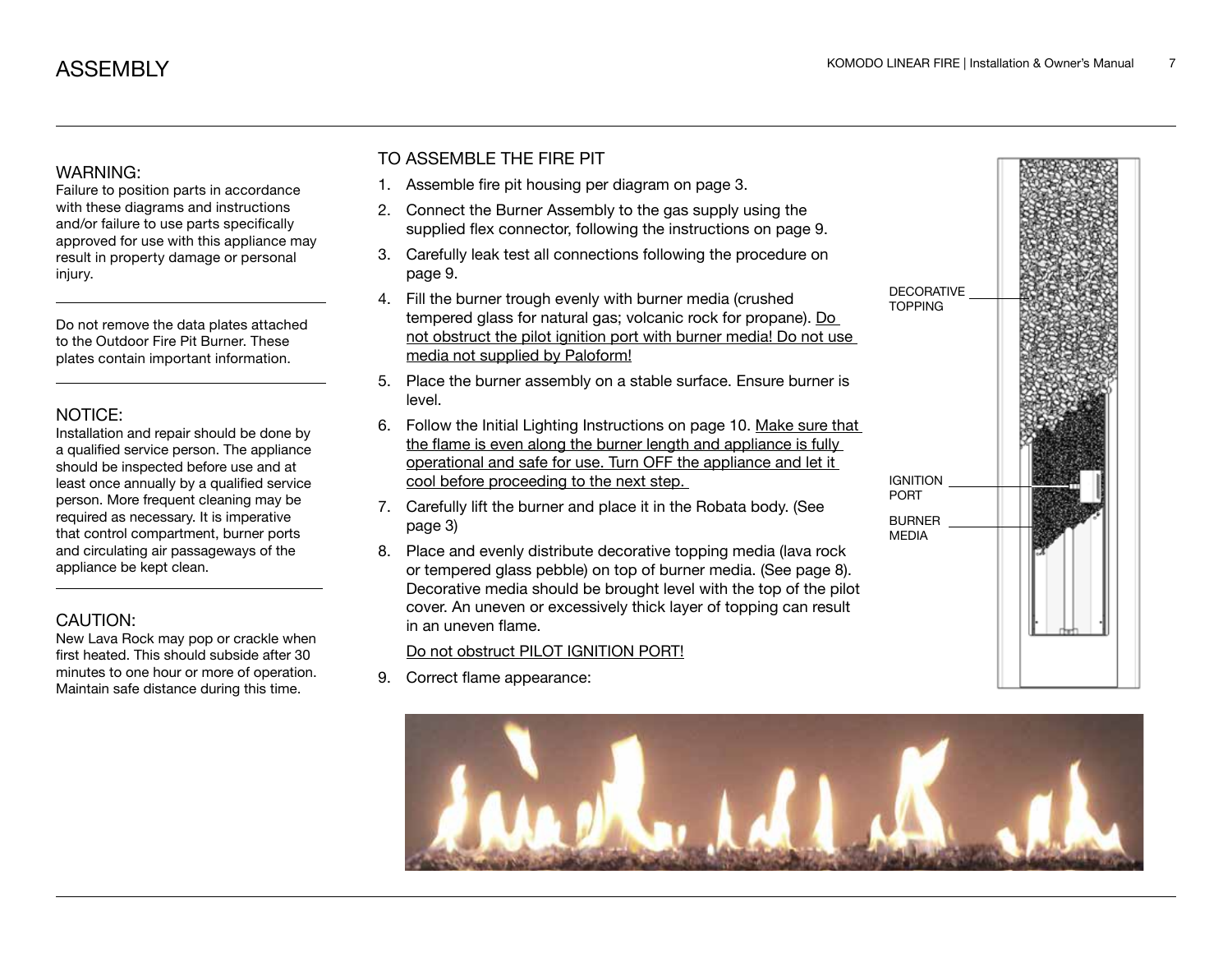# BURNER MEDIA & DECORATIVE TOPPING **EXECUTER TO EXECUTE A CONODO LINEAR FIRE** | Installation & Owner's Manual 8

| DECORATIVE TOPPING MEDIA (VARIOUS):<br>FILL TOPPING TRAY<br>- COVER BURNER MEDIA                                                                                                    |  |
|-------------------------------------------------------------------------------------------------------------------------------------------------------------------------------------|--|
| <b>BURNER MEDIA:</b><br>CRUSHED GLASS (NG); LAVA ROCK (LP)<br>- FILL BURNER MEDIA TRAY                                                                                              |  |
|                                                                                                                                                                                     |  |
|                                                                                                                                                                                     |  |
|                                                                                                                                                                                     |  |
| CAUTION: Do not use any media over the<br>burner that have not been supplied by Paloform.<br>Landscape stone or other natural or manufactured<br>materials may explode when heated. |  |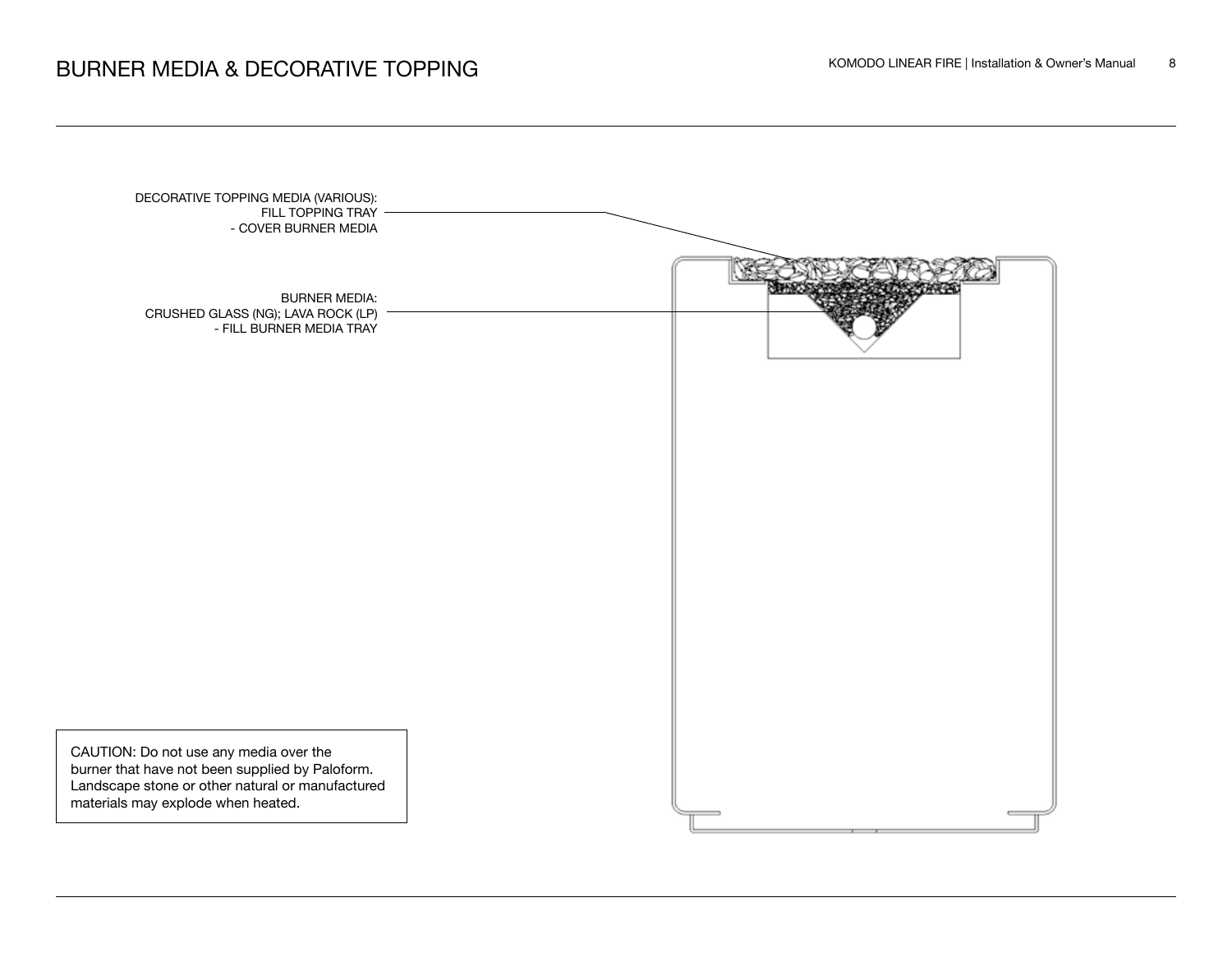A qualified service person must connect the appliance to the gas supply. Follow all local codes.

### CAUTION:

Use only new black iron or steel pipe. Internally tinned copper tubing may be used in certain areas. Use pipe of 1/2" diameter or greater to allow proper gas volume to Outdoor Fire Pit Burner. If pipe is too small, undue loss of pressure will occur.

#### INSTALLATION ITEMS NEEDED: Before installing the Outdoor

Fire Pit, make sure you have all items listed bellow:

- piping (check local codes)
- sealant
- manual shutoff valve
- adjustable (crescent) wrench or pliers
- sediment trap
- tee joints
- pipe wrench

### INSTALLATION REQUIREMENTS

Installation must include a manual shutoff valve, union, and plugged 1/8" NPT tap. Locate NPT tap within reach for test gauge hook up. NPT tap must be upstream from the appliance.

Apply pipe joint sealant lightly to male threads. This will prevent excess sealant from going into pipe. Excess sealant in pipe could result in a clogged burner injector.

Install sediment trap in supply line as shown below. Locate sediment trap where it is within reach for cleaning and trapped matter is not likely to freeze.

A sediment trap prevents moisture and contaminants from entering the Outdoor Fire Pit controls. If a sediment trap is not installed, or is installed incorrectly, the unit may not work properly.

APPROVED FLEXIBLE GAS HOSE

### CHECKING GAS CONNECTION

WARNING: Test all gas piping and connections for leaks after installing or servicing. Correct all leaks immediately.

WARNING: Never use an open flame to check for a leak. Apply a mixture of liquid soap and water to all joints. Bubbles forming on joints while the gas is running indicate a leak. Correct all leaks at immediately.

Test Pressures in Excess Of 1/2 psi (3.5 kPa) This appliance and its individual shutoff valve must be disconnected from the gas supply piping system during any pressure testing of that system at test pressures in excess of ½ psi (3.5 kPa).

Test Pressures Equal To or Less Than 1/2 psi (3.5 kPa) This appliance must be isolated from the gas supply piping system by closing its individual manual shutoff valve during any pressure testing of the gas supply piping system at test pressures equal to or less than ½ psi (3.5 kPa).

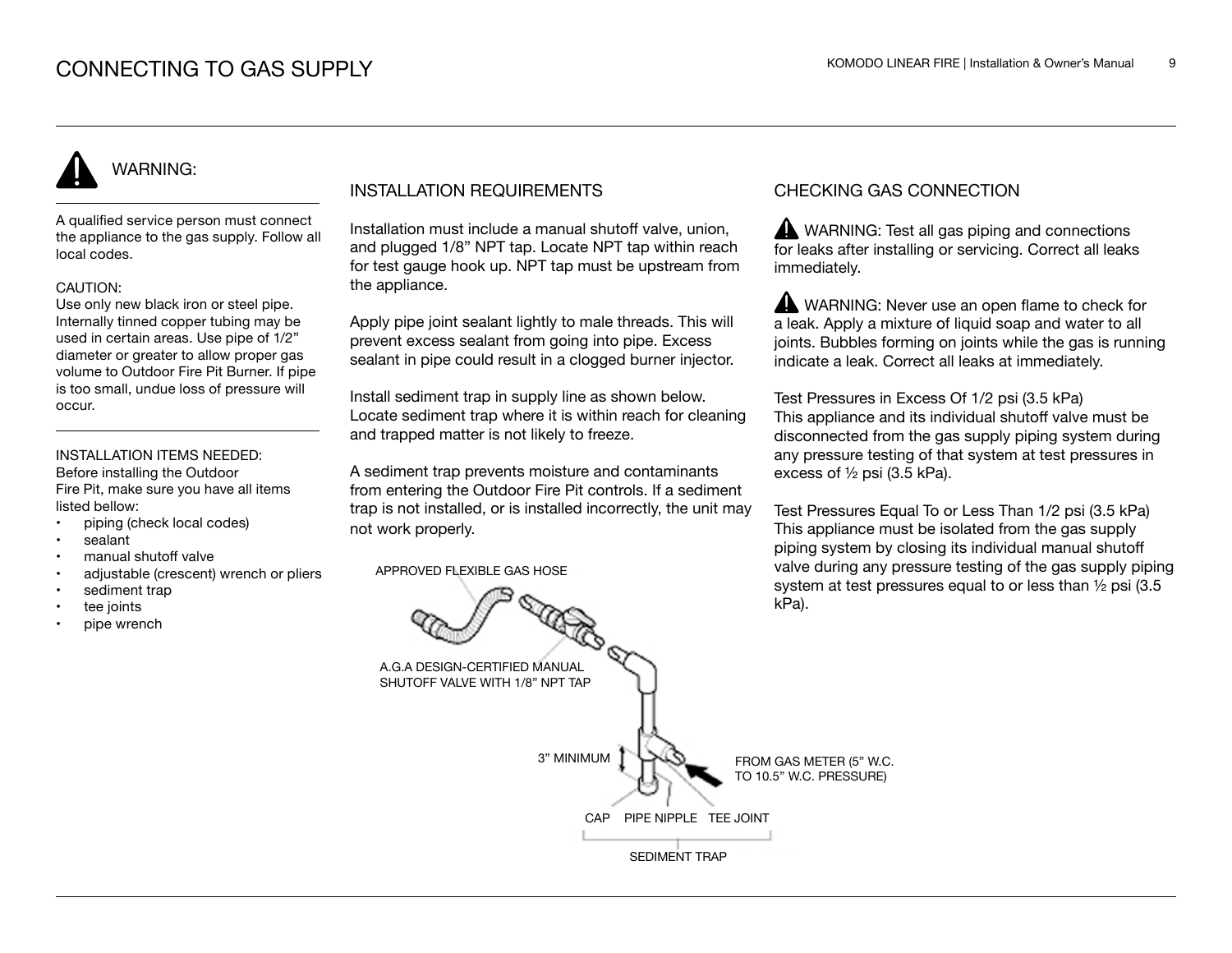Failure to follow these instructions exactly may result in fire or explosion causing property damage, personal injury or loss of life.

Before operating the appliance, check all around the appliance area and on the surrounding floor for the smell of gas - some gas is heavier than air and may settle on the floor in the event of a leak. IF YOU SMELL GAS, follow the safety instructions on page 1 of this manual.

This appliance is equipped with an ignition device that automatically lights the pilot. Do not try to light the pilot manually.

The main gas valve in this appliance is not serviceable and does not have any control knobs or switches to operate. Do not remove the heat shields covering the valve and electronic devices. Do not try to repair or modify the valve, as doing so may result in a fire or explosion. Call a qualified service technician if you have any safety concerns.

Do not use this appliance if any part of it has been under water. Immediately call a qualified service technician to inspect the appliance and to replace any part of the control system and any gas control that has been under water.

Improper installation, adjustment, alteration, service or maintenance can result in injury or property damage. For assistance or additional information, consult a qualified installer, service agency or the gas supplier.

Do not store or use gasoline or other flammable vapors or liquids in the vicinity of this appliance.

### INITIAL LIGHTING INSTRUCTIONS

Before placing burner assembly into a housing:

- 1. Purge air from the supply line.
- 2. Test for leaks in each of the following locations:
	- The gas supply line connection to the main valve;
	- The Burner connections and pilot;
	- All joints on the valve and control body;
	- All field made joints and gas shutoff valves;
	- All factory made joints and connections.
- 3. You may check for gas leaks using one of the following methods only:
	- Soap and water solution. WARNING: If using a soap and water solution to test for leaks, DO NOT spray the solution onto electronic parts;
	- An approved leak testing spray;
	- An electronic sniffer. NOTE: Remove any excess pipe compound from connections if using this method, as the compound can set off electronic sniffers.

### DANGER: NEVER USE AN OPEN FLAME TO CHECK FOR GAS LEAKS.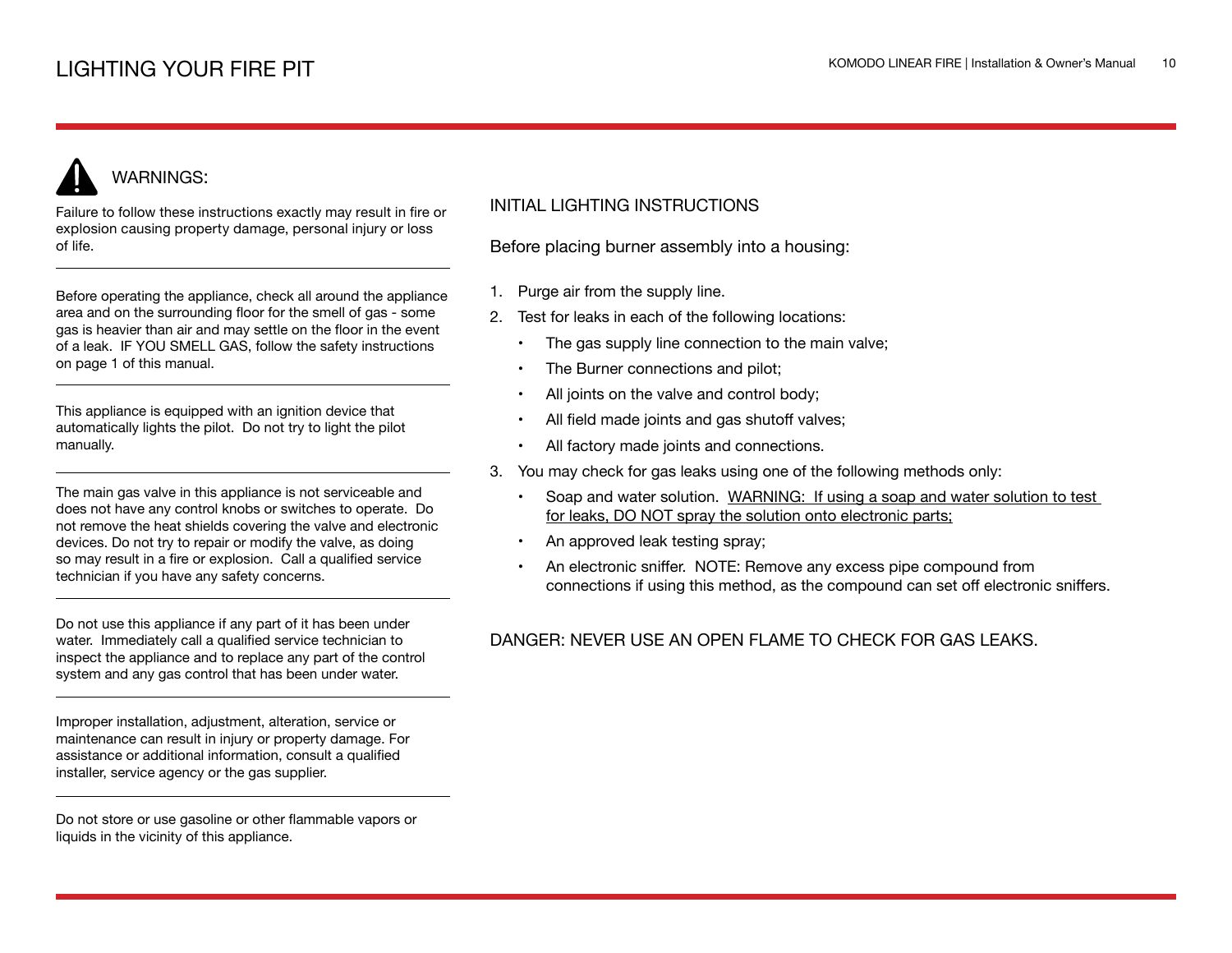This appliance is designed to be connected to a power source that is controllable by a switch.

Do not connect 24 VAC AC adapter to a live power source.

### OPERATING INSTRUCTIONS

- 1. STOP! Read the safety information on pages 1, 2 and 10 of this manual.
- 2. Turn off all electric power to the appliance.
- 3. Do not attempt to light the pilot manually.
- 4. Turn the manual gas control valve to the OFF position.
- 5. Wait five (5) minutes to clear out any residual gas, then check for the smell of gas at and around the appliance, including near the floor. If you smell gas, STOP! Follow the instructions on page 1 of this manual. If you do not smell gas, continue to the next step.
- 6. Turn the manual gas control valve to the ON position.
- 7. Plug the supplied 24 VAC AC adapter into a 110V power outlet.
- 8. Connect the AC adapter to the AC input plug at the unit.
- 9. Place Burner Assembly in Housing
- 10. To ignite burner, turn on electric power to the appliance.
- 11. To turn off appliance, turn off electric power to the appliance.

### TURNING OFF THE GAS TO THE APPLIANCE

- 1. Turn off all electric power supplied to the appliance if service is to be performed. Unplug the 24 VAC AC adapter from the power outlet.
- 2. If necessary, remove the burner from the housing to access the manual gas valve.
- 3. Turn the main manual shutoff valve to the full OFF position.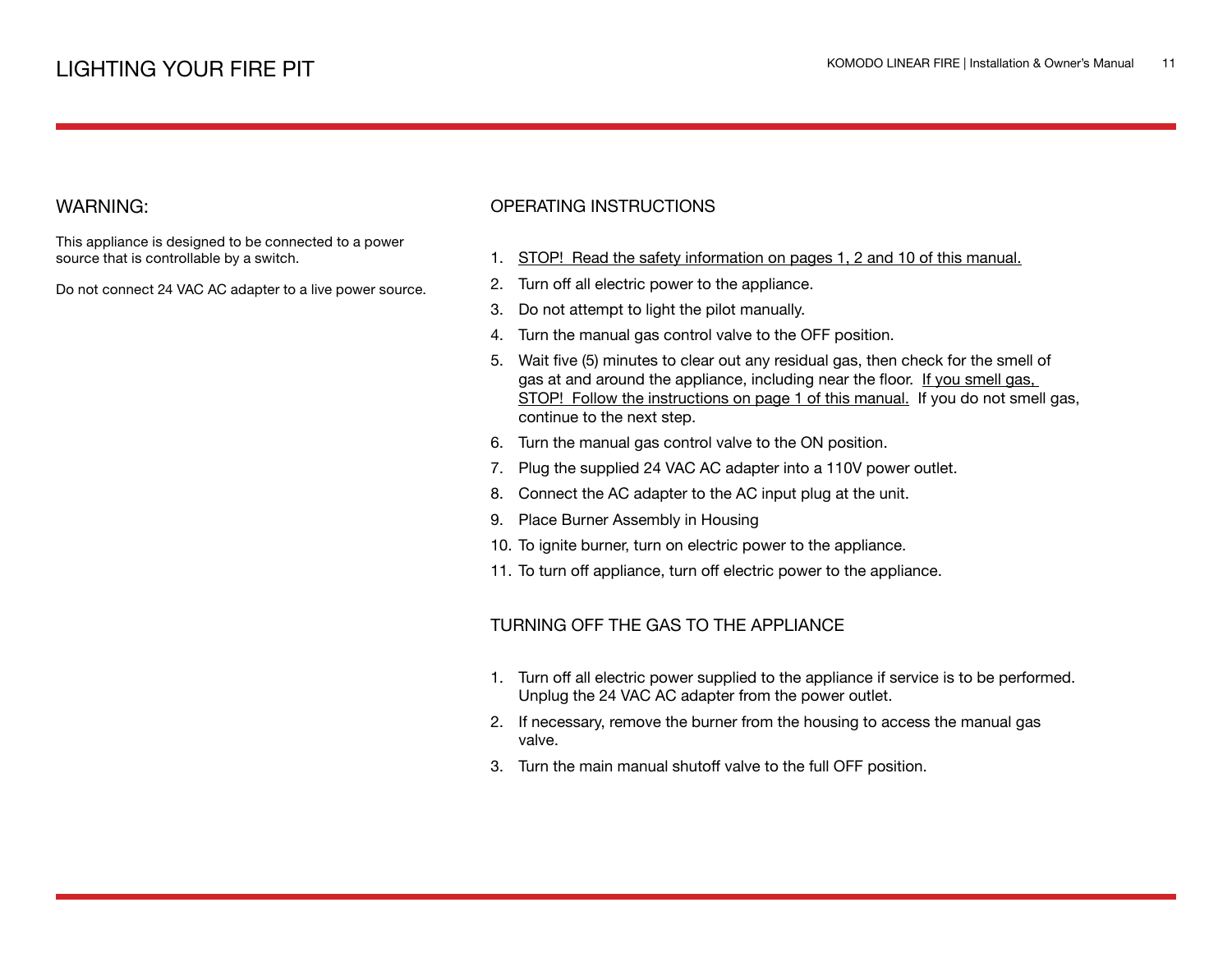### KEEP YOUR FIRE PIT COVERED

Covering your fire pit with its all-weather cover when not in use will prolong the life of all its components.

WARNING: Turn off gas before servicing fire pit.

We recommend that a qualified service technician perform the following check-ups at the beginning of each fire pit season.

If any irregularities are apparent with operation. Please refer to Troubleshooting guide, pages 13-14.

## BURNER ELEMENT AND PILOT

Inspect the burner at regular intervals at least twice a year. Keep the burner and pilot area clean by vacuuming or brushing. Make sure the burner porting and burner air openings are free of obstructions at all times. Remove pilot cover to inspect pilot.

Remove topping from top of burner ring and Inspect area around the burner. Remove any lint or foreign material with a brush or vacuum cleaner.

### PILOT FLAME

The flames from the pilot should be visually checked as soon as the unit is installed, and periodically during normal operation. The pilot flame must always be present when the fire pit is in operation. The pilot flame has two distinct flames: one engulfing the flame sensor and the other reaching to the main burner.



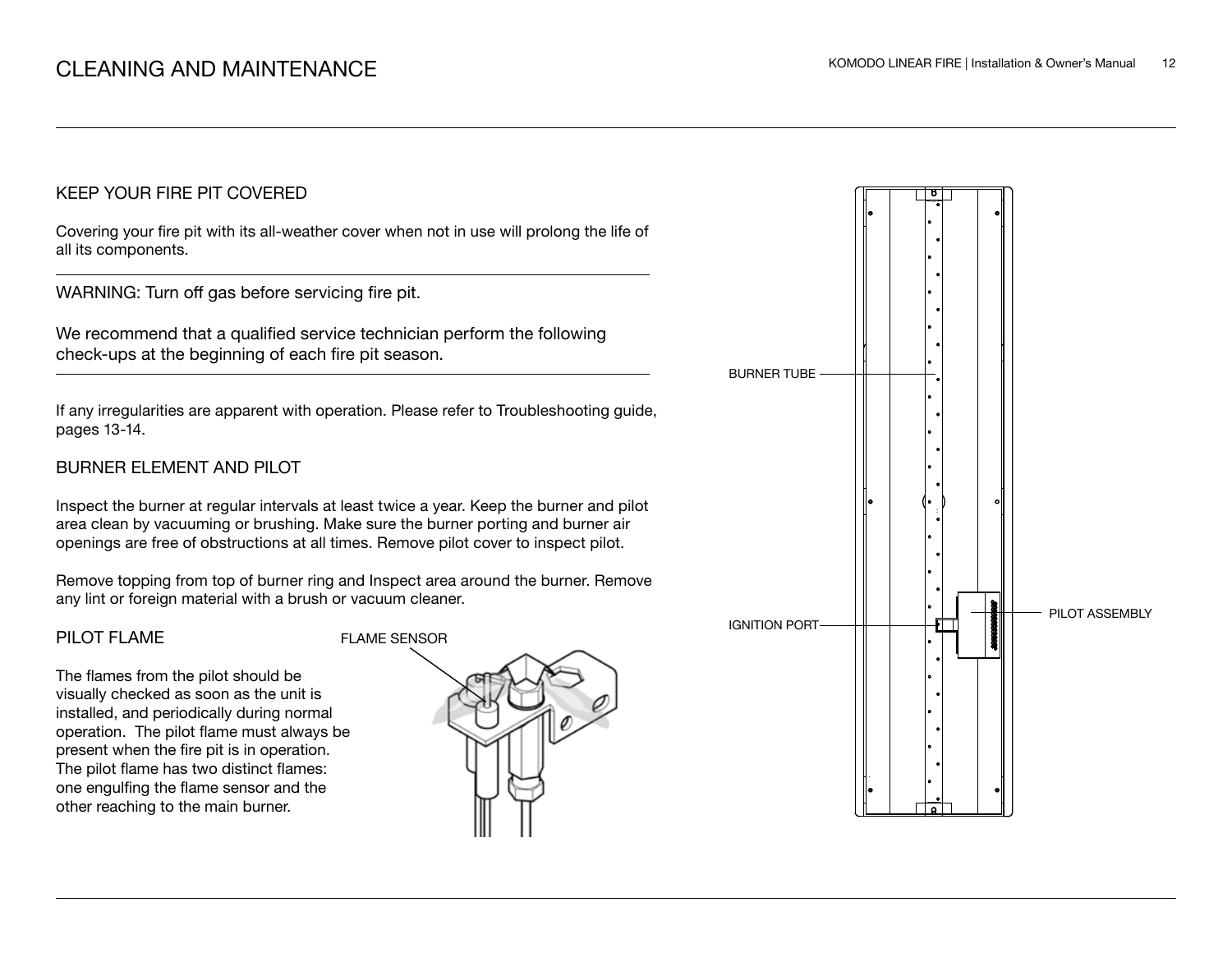| <b>WARNING:</b>                                                                                                                                          | <b>OBSERVED PROBLEM</b>                                                                                                                                                                 |    | <b>POSSIBLE CAUSE</b>                             |    | <b>REMEDY</b>                                                                                                                                                                                                                     |
|----------------------------------------------------------------------------------------------------------------------------------------------------------|-----------------------------------------------------------------------------------------------------------------------------------------------------------------------------------------|----|---------------------------------------------------|----|-----------------------------------------------------------------------------------------------------------------------------------------------------------------------------------------------------------------------------------|
| Turn off appliance and let cool before<br>servicing. Only a qualified service person<br>should service and repair this appliance.                        | Burner shuts off/relights intermittently.                                                                                                                                               |    | Wind or gusts in excess of 16 km/h<br>$(10$ mph). | 1. | Protect pilot from wind with<br>decorative topping - sides of pilot<br>housing may be covered. DO<br>NOT BLOCK IGNITION PORT.<br>In the case of consistently windy<br>conditions, a protective glass<br>barrier may be necessary. |
|                                                                                                                                                          |                                                                                                                                                                                         | 2. | Air present in gas line                           | 2. | Ensure gas line is thoroughly bled                                                                                                                                                                                                |
|                                                                                                                                                          |                                                                                                                                                                                         | 3. | Not enough air to pilot                           | 3. | Ensure ventilation holes/gaps are<br>not obstructed                                                                                                                                                                               |
|                                                                                                                                                          | Unit is smoking / sooting excessively.<br>(Note: It is natural and unavoidable for<br>appliance sets to produce moderate<br>levels of carbon (soot) where flames<br>contact the media.) | 1. | Poor fuel quality                                 |    | Contact local natural gas<br>company                                                                                                                                                                                              |
| <b>IMPORTANT: Operating unit where</b><br>impurities in air exist may create                                                                             |                                                                                                                                                                                         | 2. | Excessive flame impingement or<br>blockage        | 2. | Separate the stones to allow<br>more flame passage                                                                                                                                                                                |
| odors. Cleaning supplies, paint, paint<br>remover, cigarette smoke, cements<br>and glues, new carpet or textiles,<br>etc., create fumes. These fumes may |                                                                                                                                                                                         | 3. | Improper fuel/air mixture                         | 3. | Remove any foreign items from<br>the flame pattern and/or check<br>for proper orifice sizing                                                                                                                                      |
| mix with combustion air and create<br>odors. These odors will disappear                                                                                  | Burner is excessively noisy<br>(Note: The movement and combustion                                                                                                                       |    | Passage of air/gas across irregular<br>surfaces   |    | Relieve any tight bends or kinks<br>in gas supply line                                                                                                                                                                            |
| over time.                                                                                                                                               | of gas will create low, unavoidable<br>levels of noise.)                                                                                                                                | 2. | Excessive gas pressure on natural<br>gas units    | 2. | Check/reset gas regulator<br>pressure                                                                                                                                                                                             |
|                                                                                                                                                          | Gas odor even when power is off                                                                                                                                                         | 1. | Gas leak. See Warning statement<br>above.         |    | Locate and correct all leaks (see<br>Checking Gas Connections, pg 9)                                                                                                                                                              |
|                                                                                                                                                          |                                                                                                                                                                                         | 2. | Main gas valve defective.                         | 2. | Replace gas valve                                                                                                                                                                                                                 |
|                                                                                                                                                          | Unit produces unwanted odors                                                                                                                                                            | 1. | Gas leak. See Warning statement<br>below.         | 1. | Locate and correct all leaks (see<br>Checking Gas Connections, pg 9)                                                                                                                                                              |



Shut off gas supply. Do not try to light any appliance. Do not touch any electrical switch; do not use any phone in the vicinity of the appliance.

Immediately call your gas supplier from a safe distance. Follow your gas supplier's instructions.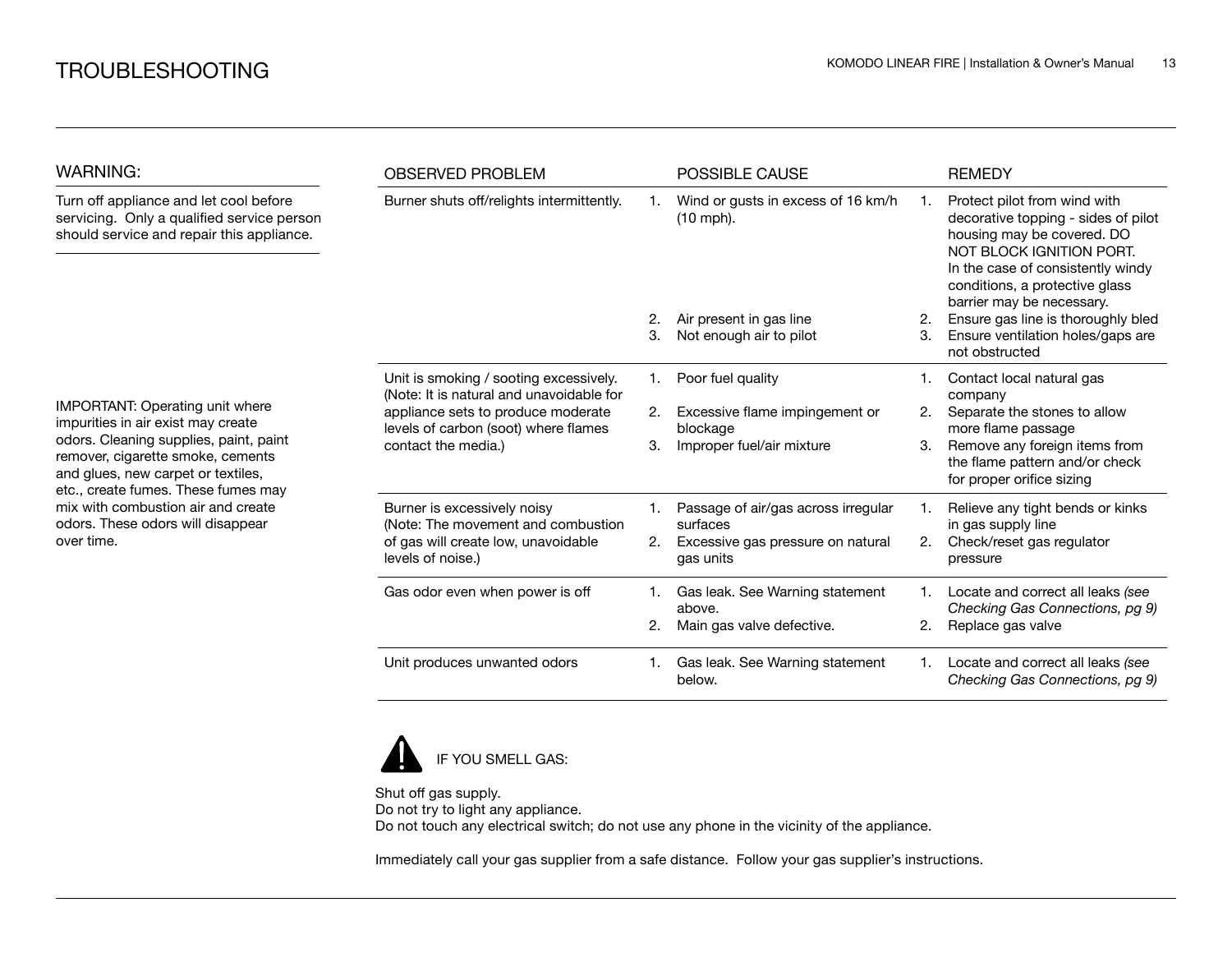| <b>WARNING:</b>                                                                                                                   | <b>OBSERVED PROBLEM</b>                                               |                      | POSSIBLE CAUSE                                                                                                                                               |                      | <b>REMEDY</b>                                                                                                                                                                                                                                                          |  |
|-----------------------------------------------------------------------------------------------------------------------------------|-----------------------------------------------------------------------|----------------------|--------------------------------------------------------------------------------------------------------------------------------------------------------------|----------------------|------------------------------------------------------------------------------------------------------------------------------------------------------------------------------------------------------------------------------------------------------------------------|--|
| Turn off appliance and let cool before<br>servicing. Only a qualified service person<br>should service and repair this appliance. | When power is turned on, nothing<br>happens                           | 1.                   | No power to unit                                                                                                                                             | 1.<br>2.<br>3.<br>4. | Check connections between<br>controls, power adapter and<br>power source<br>Check power at source<br>Verify that power adapter is<br>functioning correctly<br>If you are using a third-party<br>remote control unit, verify that<br>this unit is functioning correctly |  |
|                                                                                                                                   | When power is turned on, there is a<br>spark at pilot but no ignition | 1.<br>2.<br>3.<br>4. | Gas supply turned off or manual<br>shutoff valve closed<br>Air in gas lines when installed<br>Pilot is clogged<br>Pilot valve lead is loose/<br>disconnected | 1.<br>2.<br>3.<br>4. | Turn off gas supply or open<br>manual shutoff valve<br>Purge air from the supply line<br>Clean pilot (see Cleaning and<br>Maintenance, page 12) or replace<br>pilot assembly<br>Check/reconnect lead                                                                   |  |
|                                                                                                                                   | Burner does not light after pilot is lit                              | 1.<br>2.<br>3.<br>4. | Burner orifice is clogged<br>Inlet gas pressure is too low<br>Flame sensor or Main Valve lead<br>loose/disconnected<br>Ignition Control Board failure        | 2.<br>3.<br>4.       | Clean burner orifice<br>Contact local gas or propane<br>supplier<br>Reconnect / replace lead<br>Replace Board                                                                                                                                                          |  |
|                                                                                                                                   | Delayed burner ignition                                               | 1.                   | Lighting port is blocked                                                                                                                                     | 1.                   | Remove burner media/debris<br>from Lighting Port                                                                                                                                                                                                                       |  |
|                                                                                                                                   | Burner flame is too low or too high                                   | 2.<br>З.             | Incorrect gas supply or pressure<br>Blocked burner orifice or burner<br>ports<br>Improper burner orifice size                                                | 1.<br>2.<br>3.       | Check for proper gas supply<br>pressure<br>Free burner orifice and burner<br>ports of any burrs, paint, or other<br>blockage<br>Verify proper burner orifice sizing                                                                                                    |  |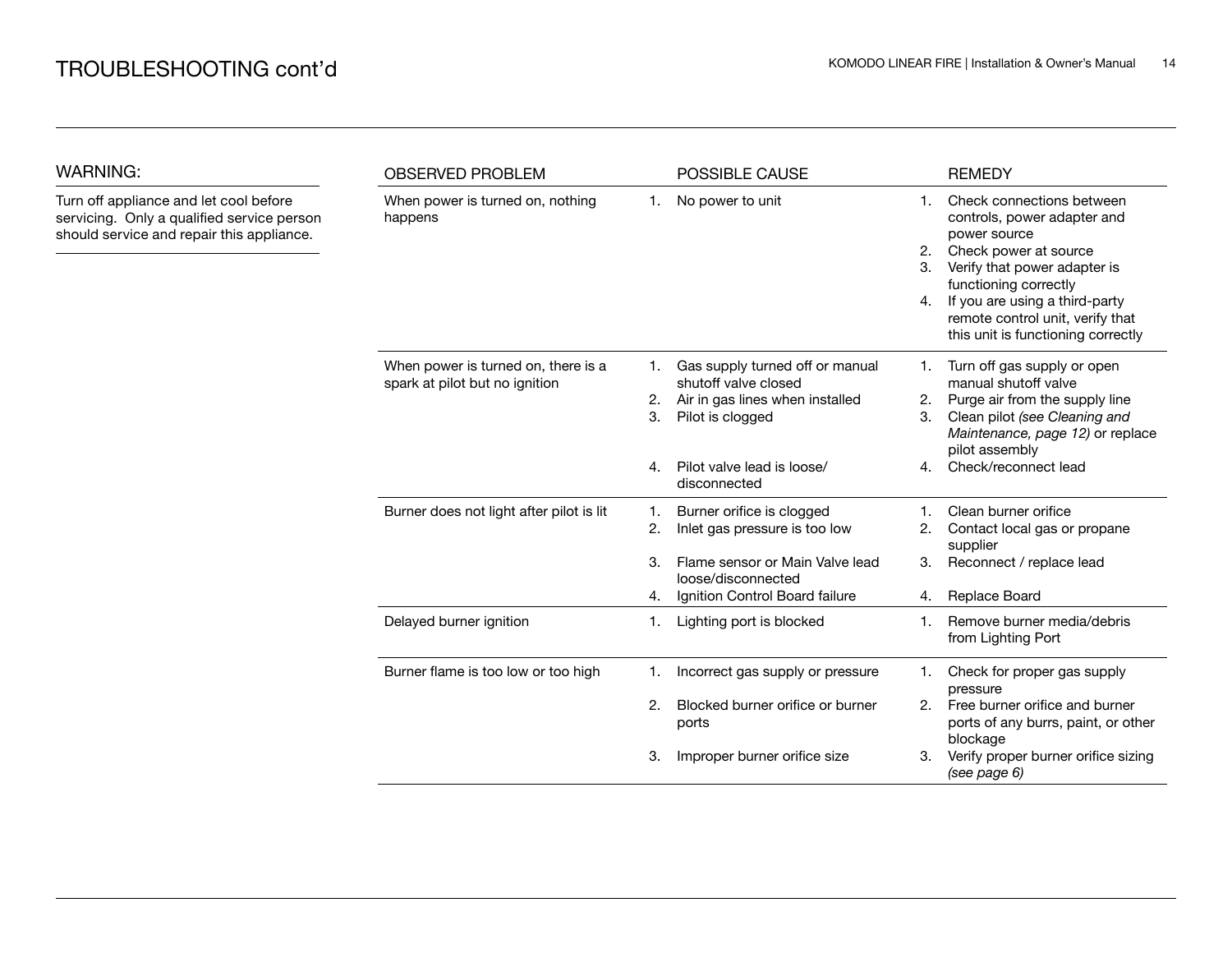|    |                                      | Natural Gas                                | Propane            |
|----|--------------------------------------|--------------------------------------------|--------------------|
| 1  | <b>Pilot Cover</b>                   | <b>I IN-FPC</b>                            | same               |
| 1a | Pilot Shroud                         | <b>I IN-FPC</b>                            | same               |
| 2  | LIN-(48 or 72) Burner Tube           | LIN-(48 or 72)-ASSY                        | same               |
| 2a | Air Shutter                          |                                            |                    |
| 3  | Orifice                              | $FIT-ORI-(18 or 4)$                        | FIT-ORI-(37 or 30) |
| 4  | Media Tray                           | LIN-(48 or 72)-ASSY-A                      | same               |
| 5  | <b>Burner Tray</b>                   | LIN-(48 or 72)-ASSY-B                      | same               |
| 6  | <b>Control Box Brackets</b>          | LIN-(48 or 72)-ASSY-C                      | same               |
| 7  | Pilot Assembly                       | PII-F-410                                  | PIL-E-410LP        |
| 8  | Control Box                          | see p. 16                                  | same               |
| 9  | <b>Flex Connector</b>                | CON-SS-5MM-24                              | same               |
| 10 | Burner Media (not shown)             | <b>Crushed Glass</b>                       | Lava Pebbles       |
| 11 | Topping Media (not shown)            | Various                                    | Various            |
| 12 | Fabric Cover (not shown)             | COV-KOM(60 or 84)-                         | same               |
| 13 | Vessel (not shown)                   | KOM60-(colour code)<br>KOM84-(colour code) | same               |
| 14 | Power Adapter 120V-NA<br>(not shown) | E-POW-24VAC                                | same               |

WARNING: Failure to position parts in accordance with diagrams or failure to use parts specifically approved for this appliance may result in property damage or personal injury.

REPLACEMENT PARTS ARE AVAILABLE FROM PALOFORM

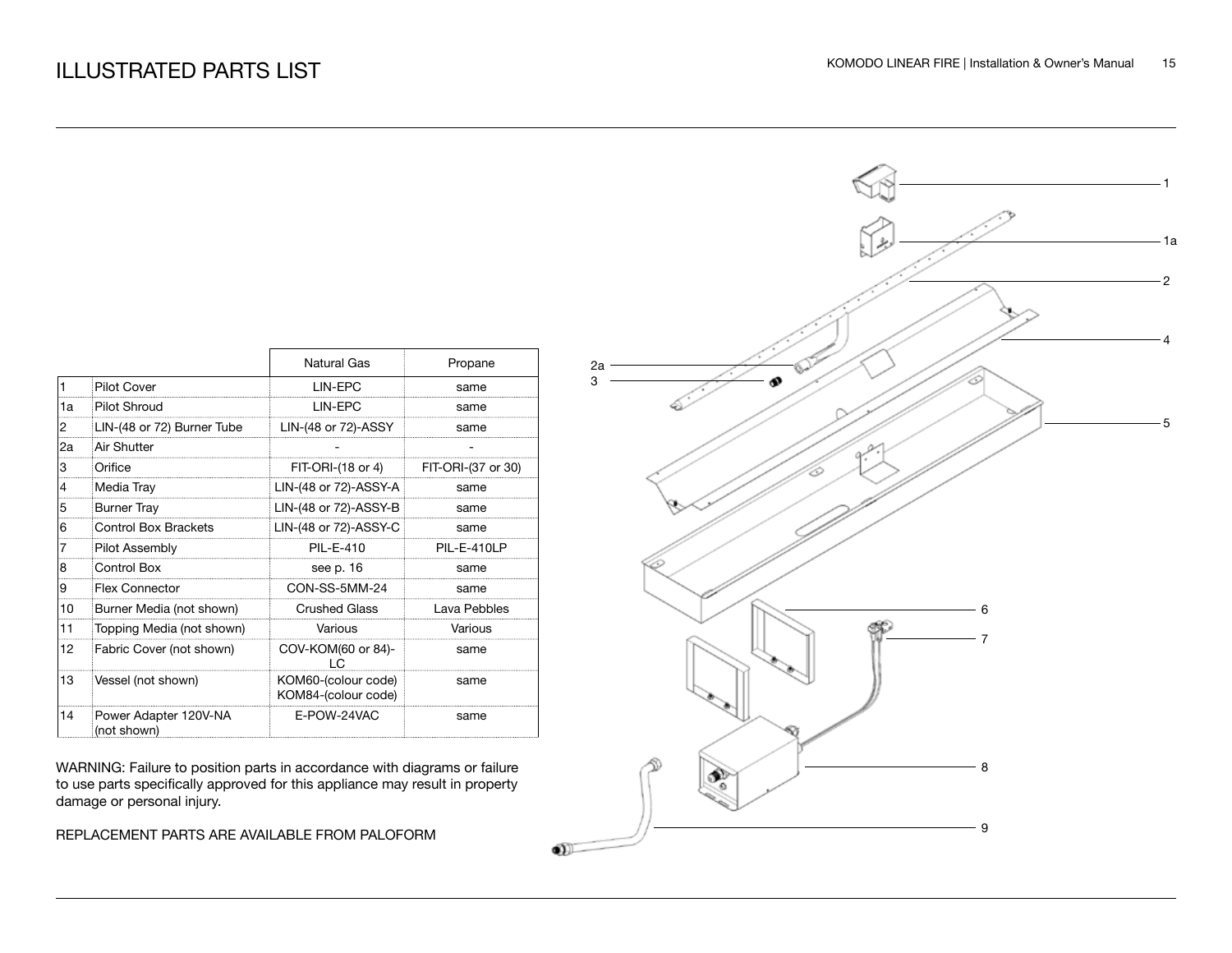|    |                            | Natural Gas            | Propane          |
|----|----------------------------|------------------------|------------------|
|    | CIR Control Box Cover      | CIR-E-BOX              | same             |
| 1a | CIR Control Box Housing    | CIR-E-BOX              | same             |
| 2  | Dual Solenoid Valve        | E-VAL-BASO             | w/LP reg. spring |
| 3  | 3/8"x1-1/2" - Nipple       |                        |                  |
| 4  | 3/8" Bulkhead Union        |                        |                  |
| 5  | 3/8" Union                 |                        |                  |
| 6  | <b>Pilot Assembly</b>      | PIL-E-410              | PIL-E-410LP      |
|    | Shrink-fit Cord Grip       |                        |                  |
| 8  | Ignition Control Board     | E-BOARD-CC9            | same             |
| 19 | 3/8" Flare Adapter         |                        |                  |
| 10 | 3/8" Close Nipple          |                        |                  |
| 11 | <b>Barrel Connector</b>    | part of wiring harness |                  |
| 12 | Wiring Harness (not shown) | E-WIR-KIT              | same             |

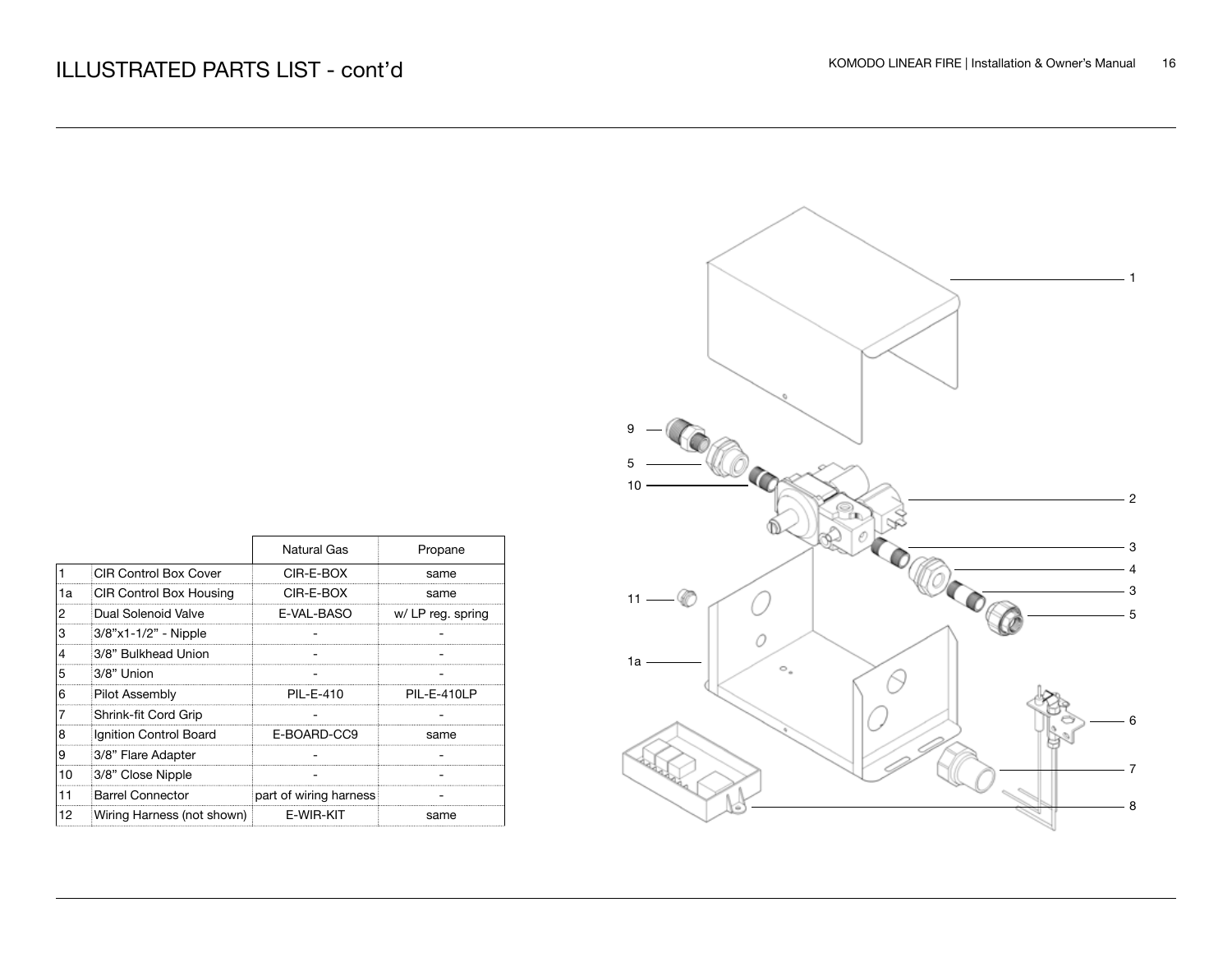

IGNITION CONTROL BOARD: E-BOARD-CC9